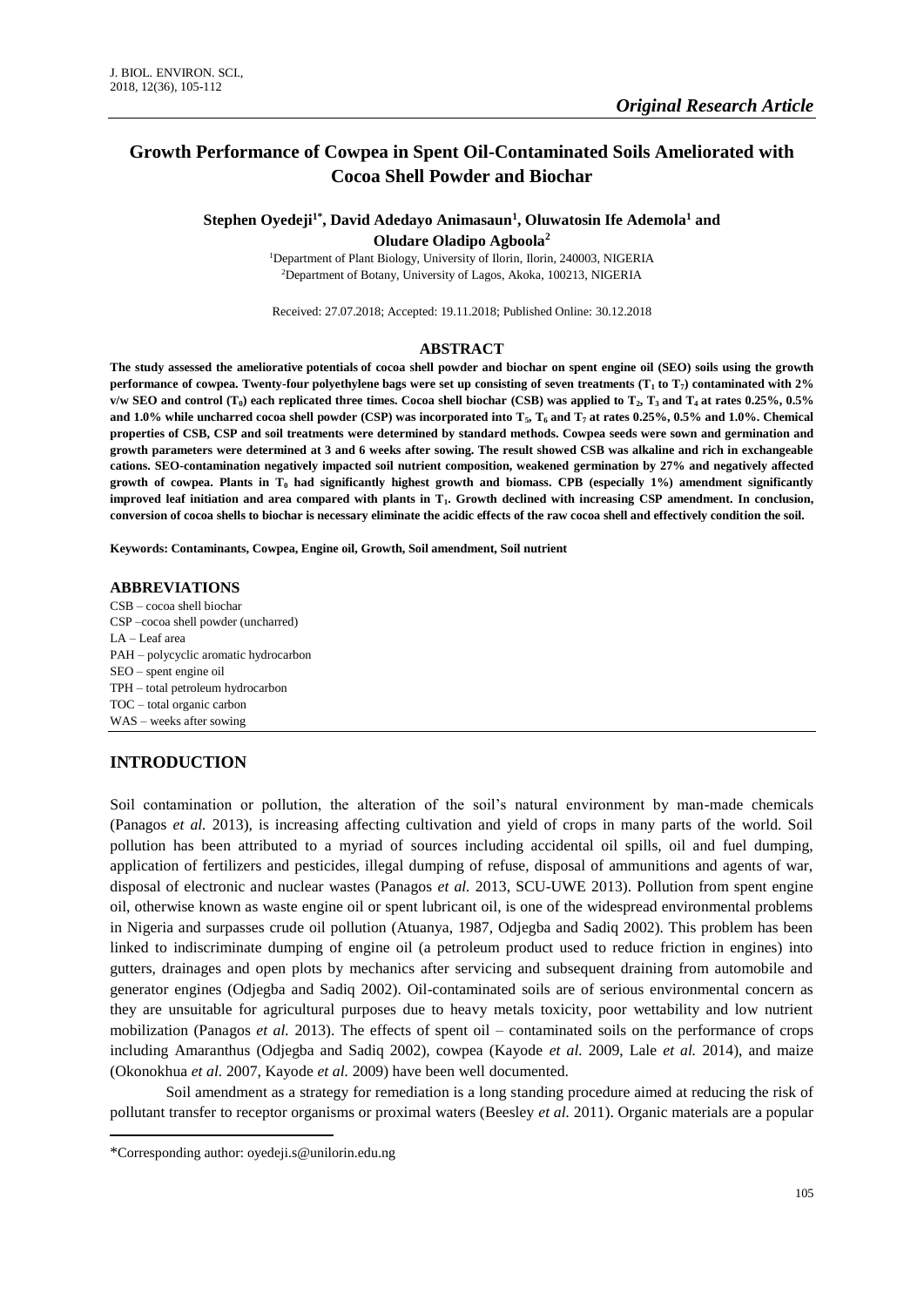choice for amendment due to their biodegradable nature that often require little pre-treatment prior to direct application to soils. Soil amendment also serve as a suitable means for disposing surplus organic residues. Carbon rich amendments, such as activated carbons and biochars, have been deployed for soil and sediment restoration purposes due to the high sorption ability (Brändli *et al.* 2008, Cho *et al.* 2009, Beesley *et al.* 2011) and environmental safety. Unlike activated carbons, biochar is a specialized form of charcoal derived from the pyrolysis of biological residues such as wood, plant matter, manures and suitable for use in soils (Beesley *et al.* 2011, Pires 2015). Biochar serves as a catalyst that enhances plant uptake of nutrients and water (among others) while enhancing raw organic materials supply of nutrients to plants and soil microorganisms (Hunt *et al.* 2010). The nutrient enhancement of biochar make it suitable for remediation processes. Zheng et al*.* (2010) have demonstrated that the use of biochar, in sustainable agriculture, as a means of improving soil fertility while reducing dependence on chemical fertilizer. Biological nitrogen fixation and beneficial mycorrhizal relationships in common beans (*Phaseolus vulgaris*) upon biochar applications have been documented (Rondon *et al.* 2007, Warnock *et al.* 2007). Despite the numerous advantages of biochar as soil amendment, decreased plant growth due to temporary levels of pH, volatile/mobile matter, and/or nutrient imbalances associated with fresh biochar have been reported (McClellan *et al.* 2007). The use of cocoa shell for amendment of contaminated soils and production of biochar is scarce.

Considering the large amount of organic residues generated from cocoa shell in farms across cocoa producing states in Nigeria, and increasing pollution due to proliferating automobile and generator mechanic activities, there is the need to assess the ameliorative potentials of cocoa shell biochar and uncharred organic powder on spent oil-contaminated soils using the growth performance of cowpea. Cowpea is a multipurpose crop grown in semi-arid regions of Africa and Asia for its fresh or dried seeds, fresh pods and leaves used as vegetables and the green or dried leftover parts of the leaves and stems (haulms) used as fodder for livestock (Pottorff *et al.* 2011). The outcome of this study will go a long way to utilizing cocoa shell – raw or pyrolysed as biochar, in rejuvenating contaminated soils thereby increasing spaces for agricultural production.

#### **MATERIALS AND METHODS**

The study was carried out in the Botanical Garden of the University of Ilorin, Ilorin, Nigeria. Cocoa shells (husks) were dried and separated into two portions. A portion was subjected to pyrolysis in a kiln at 450-500 °C until charred organic materials were obtained. The charred organic materials were crushed with mortar and pestle and passed through 0.5 mm pore sized sieve to obtain fine cocoa shell biochar (CSB). The second portion of cocoa shell was crushed using mortar and pestle, milled with a warring blender and sieved through 0.5 mm pores to obtain the uncharred cocoa shell powder (CSP). The biochar and powder were analyzed for pH, total petroleum hydrocarbon (TPH), total organic carbon (TOC), nitrogen, phosphorus, potassium, calcium and magnesium.

Top soil collected from a fallow land within the Botanical Garden was sieved through 2 mm pore and homogenized. 5 kg of soil was packed into each of twenty-four polyethylene bags consisting of 7 treatments and the control each replicated three times. The treatments comprised of 2% w/v spent engine oil (SEO) contamination and different levels of cocoa shell biochar (CSB) or uncharred shell powder (CSP) were set up and tagged as  $T_1$  to  $T_7$ .  $T_1$  was without amendment while CSB was applied to  $T_2$ ,  $T_3$  and  $T_4$  at concentrations of 0.25%, 0.50% and 1.0% respectively. CSP was applied to  $T_5$ ,  $T_6$  and  $T_7$  at concentrations of 0.25%, 0.50% and 1.0% respectively. The control,  $T_0$ , was without SEO or amendment.

Soil samples were collected for chemical determination of  $pH$  (in  $H_2O$  and 0.01M CaCl<sub>2</sub> solution), total petroleum hydrocarbon (TPH), total organic carbon (TOC), nitrogen, phosphorus, exchangeable potassium, calcium and magnesium. Soil chemical analyses was also carried out after harvest of the test crop. Soil pH was determined in distilled water and 0.01M CaCl<sub>2</sub> solution using 1:2.5 soil-water ratio. Soil samples were ovendried at 105 °C to constant weight prior to TPH determination according to method by Villalobos *et al.* (2008). TOC was determined using wet digestion method as outlined by Walkley and Black (1934). Nitrogen was determined by macro Kjeldahl method of digestion, distillation and back titration (Bremmer, 1996). Available P was extracted using Bray P1 solution and determined using colorimetric method as outlined by Olsen and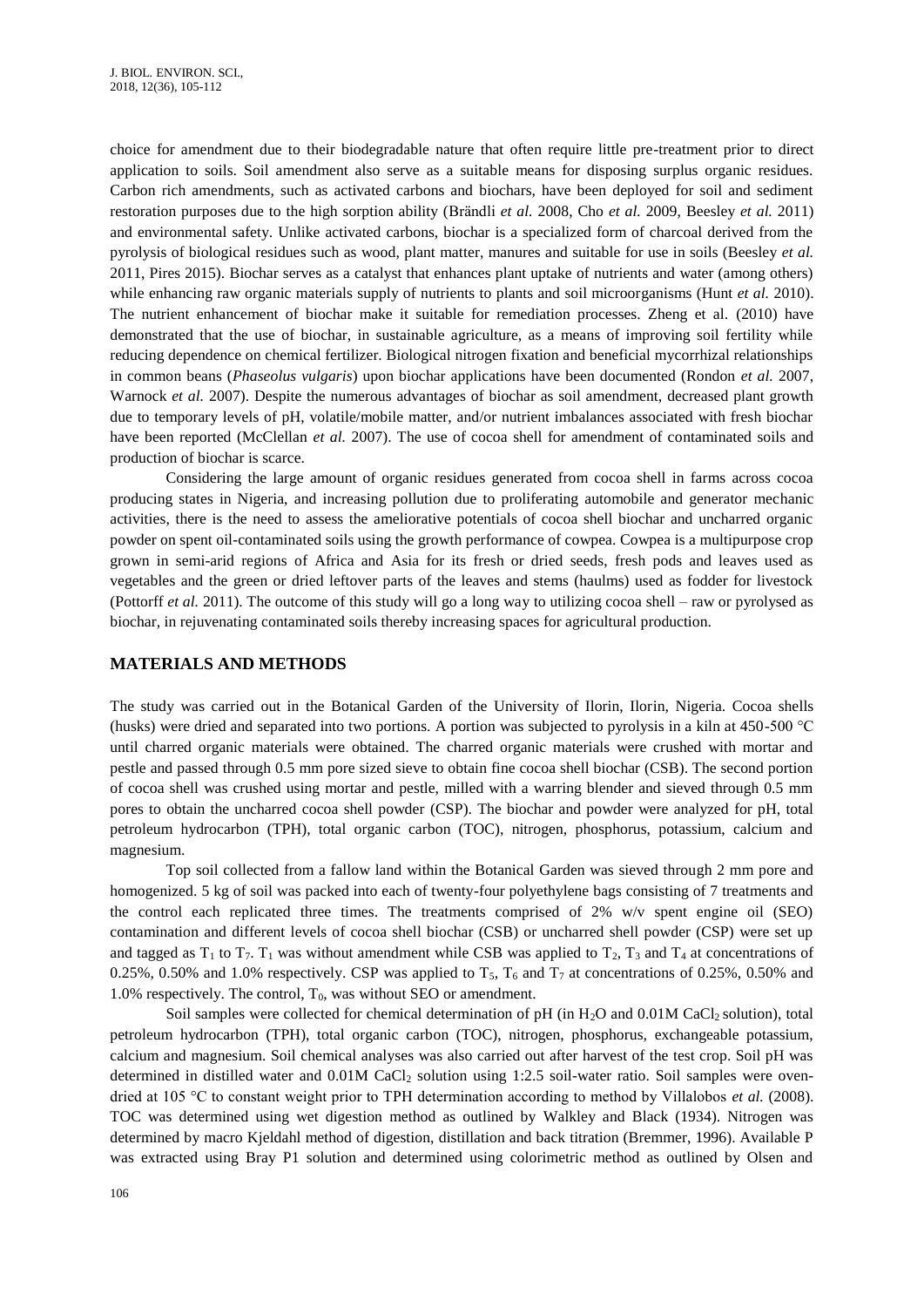Sommers (1982). Exchangeable potassium, calcium and magnesium were extracted using neutral 1M NH4OAc solution. The concentrations of K and Ca were determined using flame photometer (Jenway Model PFP7) while Mg was determined using spectrophotometer (Jenway Model 6305).

The soils in the polyethylene bags were watered for two weeks prior to planting of the test crop (cowpea). Five seeds of cowpea (*Vigna unguiculata* L. (Walp.)) were planted in each polyethylene bag. The number of seeds that emerged from the soil were counted at one week after sowing (1 WAS) was used to determine the percentage germination. Thereafter, the plants were reduced to two stands per bag. Data on growth parameters (stem length and girth, number of leaves, and leaf area) were collected at 3 and 6 WAS. Stem length was obtained using measuring tape while girth was measured using electronic Vernier caliper. Leaves were counted by observation. Leaf area was measured using electronic Leaf Area meter. One plant was uprooted per bag, rinsed and oven dried at 80 °C to constant weight to determine the dry weight per plant at 3 and 6 WAS. Data obtained were subjected to one way proc ANOVA in SAS 9.1.3 Software. Significantly different means were separated using Fisher's LSD at  $0.05 \alpha$  level.

# **RESULTS**

The chemical composition of the soil amendments (CSB and CSP) is presented in Table 1a. CSB had significantly higher pH, organic carbon, nitrogen, phosphorus, potassium, calcium and magnesium compared with CSP. The chemical properties of the control and spent engine oil – contaminated soils amended with varying levels of CSB and CSP is presented in Table 1b. There were significant differences in the chemical properties assessed. T<sub>3</sub> and T<sub>4</sub> had the highest pH in CaCl<sub>2</sub> (6.01) and water (6.91) respectively. Soil pH increased in the CSB treatments.  $T_1$  had the highest concentration of TPH (1.10%) and decrease significantly with increasing CSB and CSP in the amended soils.  $T_7$  had the highest organic carbon concentration (17.56%) while  $T_5$  had the least (14.91%).  $T_4$  had the highest total nitrogen concentration (0.67%) while  $T_5$  and  $T_6$  had the least (0.41%). T<sub>2</sub> had the highest phosphorus concentration (17.56%) while T<sub>1</sub> had the least (12.09%). T<sub>4</sub> had the highest concentration of exchangeable potassium (6.20 cmol. Kg<sup>-1</sup>), calcium (2.78 cmol. Kg<sup>-1</sup>) and magnesium  $(1.63 \text{ cmol}_e \text{Kg}^{-1})$ . T<sub>1</sub> had low concentrations of exchangeable K, Ca and Mg compared with other SEO treatments that were amended  $(T_2, T_3, T_4, T_5, T_6 \text{ and } T_7)$ .

| THORE THE CHEMICAL SOMEONIAL OF SOSOW DIELE CLOSING (COD, MILE MILEIRES SOSOW DIELE POTTGER (COF) |                    |                      |                    |                  |                    |                    |                   |                       |  |  |
|---------------------------------------------------------------------------------------------------|--------------------|----------------------|--------------------|------------------|--------------------|--------------------|-------------------|-----------------------|--|--|
| Treatment                                                                                         | pH                 | pH                   | <b>TOC</b>         |                  |                    |                    | Ċа                | Mg                    |  |  |
|                                                                                                   | (H <sub>2</sub> O) | (CaCl <sub>2</sub> ) | $(\%)$             | (%)              | $(\% )$            | $(mg g^{-1})$      | $(mg g^{-1})$     | $\text{ (mg g}^{-1)}$ |  |  |
| CSB                                                                                               | 10.20 <sup>a</sup> | $10.61^{\rm a}$      | $17.40^{\rm a}$    | $3.55^{\rm a}$   | $130.38^{\rm a}$   | $192.33^a$         | $2.48^{\rm a}$    | 5.09 <sup>a</sup>     |  |  |
| <b>CSP</b>                                                                                        | 4.81 <sup>b</sup>  | 4.83 <sup>b</sup>    | 14.70 <sup>b</sup> | .23 <sup>b</sup> | 17.83 <sup>b</sup> | 76.92 <sup>b</sup> | 1.11 <sup>b</sup> | 0.60 <sup>b</sup>     |  |  |
| LSD <sub>0.05</sub>                                                                               | 0.184              | 0.175                | 0.717              | 0.207            | 5.820              | .228               | 0.327             | 1.612                 |  |  |
|                                                                                                   |                    |                      |                    |                  |                    |                    |                   |                       |  |  |

**Table 1a.** Chemical composition of cocoa shell biochar (CSB) and uncharred cocoa shell powder (CSP).

Means with the different letters in a column are significant at  $0.05 \alpha$ -level.

**Table 1b.** Chemical properties of spent engine oil-contaminated soils amended with varying levels of cocoa shell biochar (CSB) and uncharred cocoa shell powder (CSP).

| Treatment           | pH<br>(H <sub>2</sub> O) | pH<br>(CaCl <sub>2</sub> ) | <b>TPH</b>         | <b>TOC</b>         | N                 | $\mathbf{P}$       | K                        | Ca                   | Mg                |  |
|---------------------|--------------------------|----------------------------|--------------------|--------------------|-------------------|--------------------|--------------------------|----------------------|-------------------|--|
|                     |                          |                            |                    | $(\%)$             |                   | $(\% )$            | $(\text{cmole Kg}^{-1})$ |                      |                   |  |
| $T_0$               | 6.03 <sup>d</sup>        | 5.19 <sup>c</sup>          | 0.00 <sup>d</sup>  | 15.69 <sup>c</sup> | 0.43 <sup>b</sup> | 16.08 <sup>b</sup> | 0.03 <sup>e</sup>        | 1.81 <sup>b</sup>    | 1.07 <sup>b</sup> |  |
| $T_1$               | 6.20 <sup>c</sup>        | 5.40 <sup>b</sup>          | 1.10 <sup>a</sup>  | $16.06^{bc}$       | 0.28 <sup>c</sup> | 12.09 <sup>d</sup> | 0.03 <sup>e</sup>        | 0.53 <sup>e</sup>    | 0.23 <sup>d</sup> |  |
| T <sub>2</sub>      | 6.43 <sup>b</sup>        | 5.52 <sup>b</sup>          | 0.50 <sup>bc</sup> | 16.50 <sup>b</sup> | 0.43 <sup>b</sup> | $17.56^{\rm a}$    | $5.15^{b}$               | 2.48 <sup>a</sup>    | 0.53 <sup>c</sup> |  |
| $T_3$               | 6.20 <sup>c</sup>        | 6.01 <sup>a</sup>          | $0.43^{bc}$        | $16.55^{b}$        | 0.61 <sup>a</sup> | $16.25^{b}$        | 6.07 <sup>ab</sup>       | 2.56 <sup>a</sup>    | 0.72 <sup>c</sup> |  |
| T <sub>4</sub>      | 6.91 <sup>a</sup>        | 5.52 <sup>b</sup>          | 0.33 <sup>c</sup>  | $16.65^{\rm b}$    | 0.67 <sup>a</sup> | 14.11 <sup>c</sup> | 6.20 <sup>a</sup>        | 2.78 <sup>a</sup>    | 1.63 <sup>a</sup> |  |
| T <sub>5</sub>      | 6.02 <sup>d</sup>        | $5.15^{b}$                 | 0.57 <sup>b</sup>  | 14.91 <sup>d</sup> | 0.41 <sup>b</sup> | 12.17 <sup>d</sup> | 3.79 <sup>c</sup>        | 1.30 <sup>c</sup>    | 0.68 <sup>c</sup> |  |
| $T_6$               | 6.00 <sup>d</sup>        | 5.15 <sup>c</sup>          | 0.50 <sup>bc</sup> | 16.62 <sup>b</sup> | 0.41 <sup>b</sup> | $12.33^{d}$        | 2.59 <sup>d</sup>        | 1.10 <sup>cd</sup>   | 0.63 <sup>c</sup> |  |
| T <sub>7</sub>      | 5.60 <sup>e</sup>        | 5.17 <sup>c</sup>          | 0.50 <sup>bc</sup> | 17.36 <sup>a</sup> | $0.45^{\rm b}$    | 12.77 <sup>d</sup> | 2.59 <sup>d</sup>        | $0.81$ <sup>de</sup> | 0.52 <sup>c</sup> |  |
| LSD <sub>0.05</sub> | 0.139                    | 0.137                      | 0.210              | 0.595              | 0.075             | 1.202              | 1.016                    | 0.397                | 0.264             |  |

Means with the same letter(s) down a column are not significant at 0.05  $\alpha$ -level.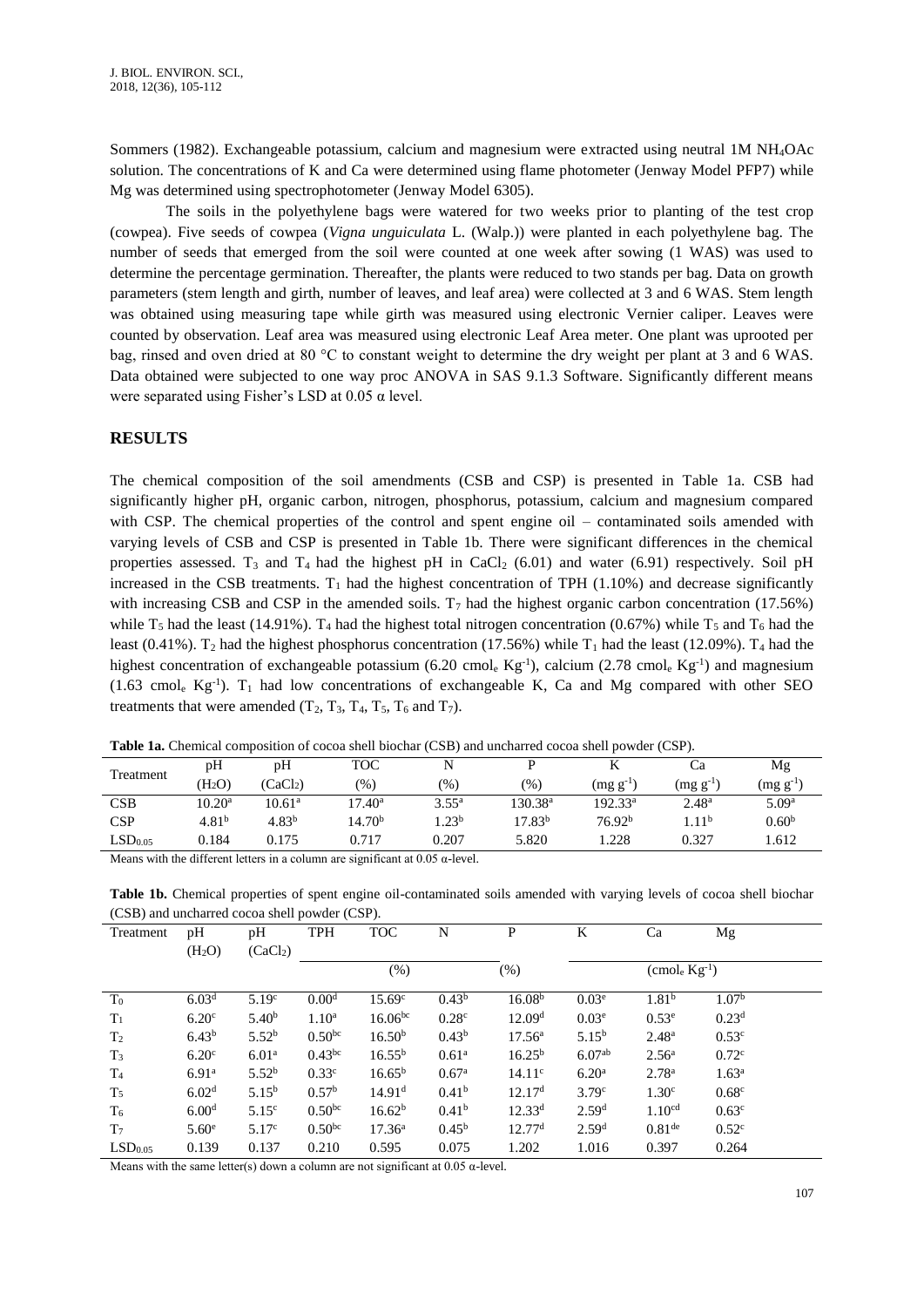There was significant variation ( $P < 0.05$ ) in the percentage germination of cowpea seeds in the treatments.  $T_0$  and  $T_3$  had the higher germination (100%) but was not different from the other treatments except T1 (73%) (Figure 1). The growth parameters of cowpea plants in the treatments and control are presented in Figures 2a-e. There were significant differences in the stem length of cowpea in the treatments and control at 3 and 6 weeks after planting (Fig. 2a). The plants in  $T_0$  (Control) had longest stem at 3 WAS (14.0 cm) and 6 WAS (18.7 cm). The stem length of plants in the contaminated soils (unamended and amended) were not significantly different for the growth period considered. Generally, cowpea stem length in the SEO-contaminated soils increased with increasing CSB but decreased with increasing CSP.



**Figure 1.** Percentage of germinated cowpeas in spent oil contaminated soils amended with varying levels of CSB and CSP.

Cowpea stem girth in the treatments and control varied significantly  $(P < 0.05)$  at 3 and 6 WAS (Fig. 2b). The Control  $(T_0)$  had the widest girth at 3 WAS (4.50 mm) and 6 WAS (5.00 mm) but was not significantly different from T4 during the periods considered. Cowpea plants grown in unamended SEO-contaminated soils  $(T_1)$  had the least girth at 3 WAS (2.63 mm) and 6 WAS (3.17 mm) but was not significantly different from  $T_2$ , T3, T5, T<sup>6</sup> and T7. Stem girth of cowpea also increased with increasing CSB but decreased with increasing CSP.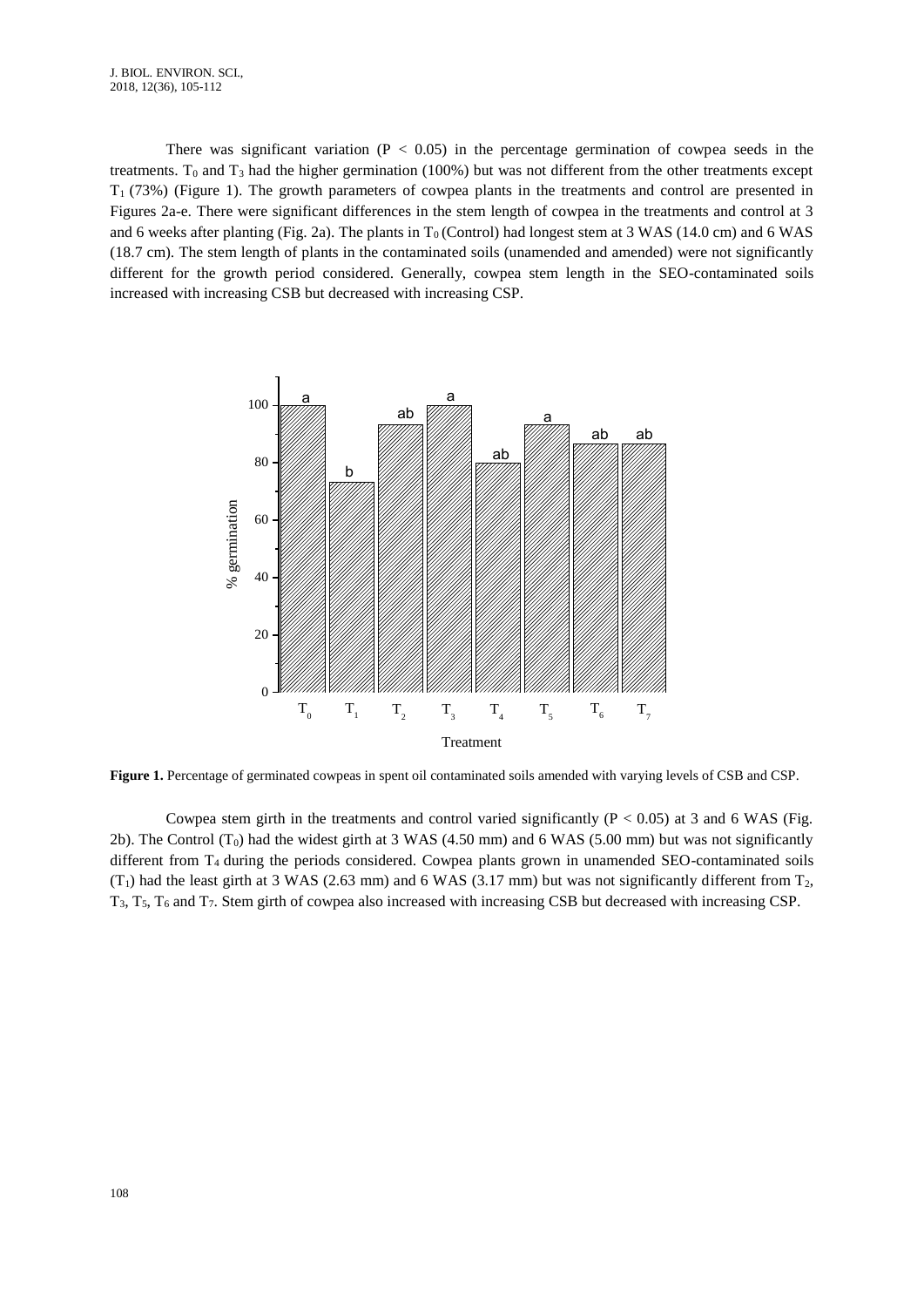

**Figure 2.** (a) Stem length (b) stem girth (c) number of leaf (d) leaf area and (e) dry weight of cowpeas grown in spent oil – contaminated soils amended with varying levels of CSB and CSP.

Cowpea grown in the unpolluted control soil  $(T_0)$  had the highest number of leaves at 3 and 6 WAS (11) and 18 leaves respectively). Plants grown in  $T_1$  had the lowest number of leaves at 3 and 6 WAS (5 and 8 leaves) but was not different from  $T_2$ ,  $T_3$ ,  $T_6$  and  $T_7$  at 3 WAS as well as  $T_2$ ,  $T_5$ ,  $T_6$  and  $T_7$  at 6 WAS. Number of leaves also increased with increasing CSB but decreased with increasing CSP (Fig. 2c). The leaf area (LA) varied significantly ( $P < 0.05$ ) among the treatments. Cowpea plants in the control had the highest LA while plants in T<sup>1</sup> had the least LA. Leaf area increased with increasing CSB and decreased with higher concentration CSP in the treatments at 3 and 6 WAS (Fig. 2d).

The control (T<sub>0</sub>) had the significantly highest dry weight per plant at 3 WAS (0.54 g) and 6 WAS (4.70 g). There was increase in dry weight with increasing CSB and decreasing CSP concentrations, however, no significant difference was observed in the treatments (Fig. 2e).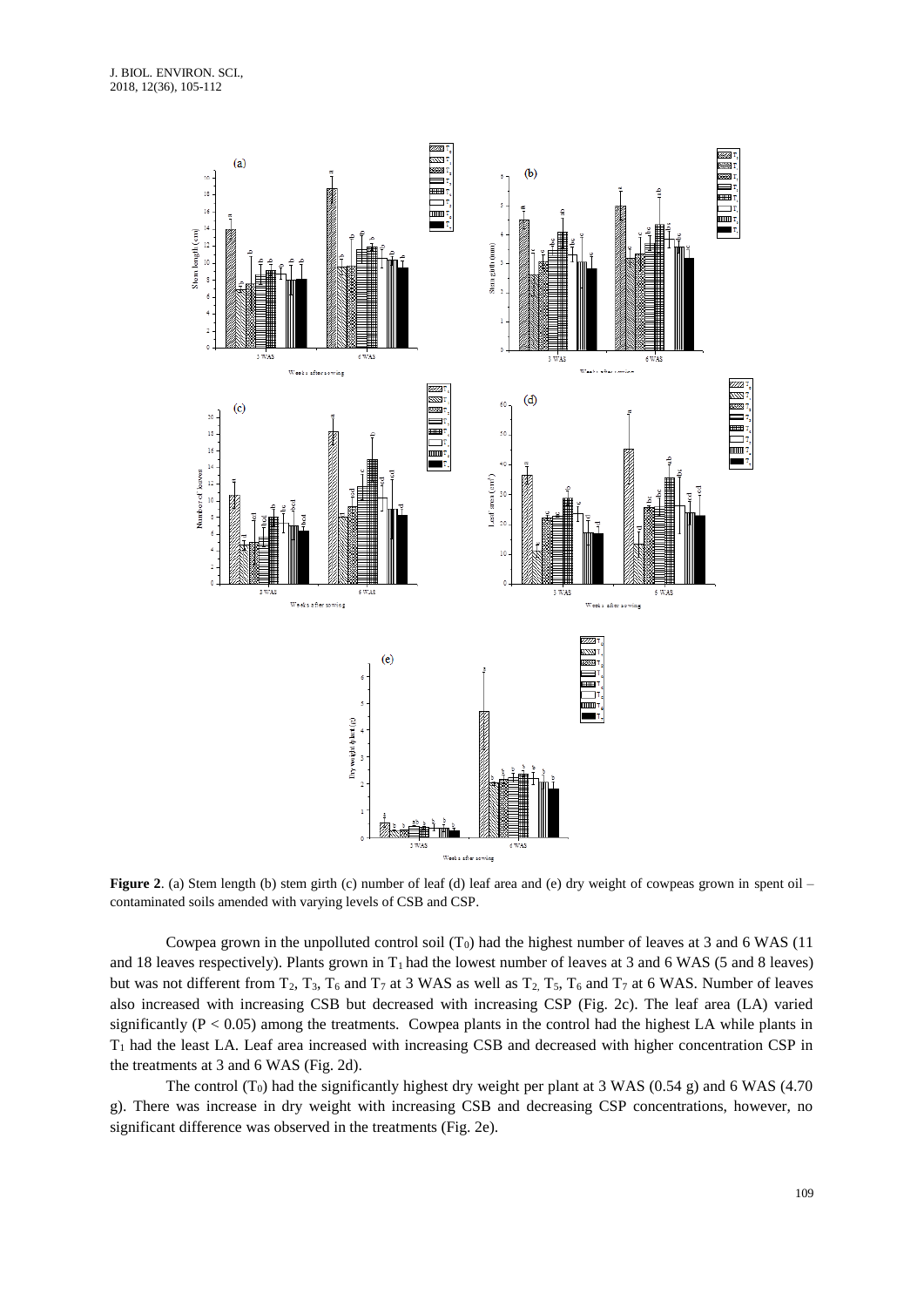## **DISCUSSION**

The higher pH of cocoa shell biochar (CSB) in this study confirms earlier report by McClellan *et al.* (2007) that biochar have high (alkaline) pH which is beneficial in reducing acidity in native soils. Most biochars are alkaline owing to their ash content, causing release of base cations, and alkaline properties of organic functional groups (Yuan and Xu 2012). The higher organic carbon (TOC), total nitrogen, exchangeable potassium, calcium and magnesium in CSB than CSP is consistent with the observation of Obia *et al.* (2015).

The significantly lower values of pH, TOC, total N, available P and exchangeable Ca and Mg in contaminated soil suggests spent engine oil contamination negatively influenced these parameters. This result of low nutrient in the SEO-contaminated soil  $(T_1)$  is connected to anaerobic condition resulting from reduced permeability, surface sealing, increased compaction and decrease pore spaces (Atlas 1977, Nwite 2013). This condition has been reported to increase the population of soil anaerobic organisms (Baldwin 1922, Gbadebo and Adenuga 2012). Adu *et al.* (2015) also reported that contamination with spent oil significantly influence soil pH, OC and nitrogen. Nwite (2013) likewise observed decreases in CEC and ECEC in oil-contaminated soils but the parameters were significantly improved upon addition of biochar and followed by uncharred organic waste. The significant reduction in TPH and improvement in nutrient status of SEO-contaminated soils amended with CSB and CSP showed these organic materials had a way of modifying the soil properties. Decline TPH concentration in the amended soils confirm the report of Nwite (2013), however, CSB had higher sorption than CSP.

Increased pH in the biochar-amended soils is associated to the alkaline nature of the CSB while low pH of CSP (uncharred cocoa shell powder) also contributed to low pH in CSP-amended soils. The observed increase in pH in the biochar-amended soil is consistent with increases in pH reported elsewhere (Shackley *et al.* 2012, Carter *et al.* 2013, Obia *et al.* 2015). Beesley *et al.* (2011) confirmed the potential of biochar to increase soil pH, OC and exchangeable cations. Uchimiya *et al.* (2011) reported that cation exchange capacity (CEC) was the primary mechanism by which biochar enhance nutrient retention in soils. According to them, adding biochar increased CEC and the rate at which the soil solution attain equilibrium. This result confirms earlier studies that have shown that the characteristics of biochar to plant growth can improve over time after its incorporation into soil (Cheng *et al.* 2006, 2008, Hunt *et al.* 2010, Major *et al.* 2010).

The significant reduction in the percentage of germinated cowpea seedlings in SEO–contaminated soil was prompted by anaerobic condition caused by oil pollution (Udo and Fayemi 1975). Vwioko *et al.* (2005) posited that reduction in germination in plants exposed to contamination with petroleum products could result from oil coating on seed surface that affect physiological functions in the seed. According to Henner *et al.* (1999) some volatile 3-ringed polycyclic aromatic hydrocarbons (PAHs) fractions in spent engine oil have severe inhibitory impact on germination of several plant species. Likewise, PAHs have been documented to have indirect secondary effects on germination including disruption on plant–water–air relationships (Renault *et al.* 2000) and affect population of microorganisms (Nicolotti and Egli 1998). The comparable result in seed germination in the amended soils with the uncontaminated (control) affirm the remediation potentials of CSB and CSP. The addition of soil amendments (CSB and CSP) ensures the availability of water, proper porosity and nutrients to the plant under stress conditions (Shao *et al.* 2005) such as those imposed by the SEO contamination.

The decline in growth of cowpea plants in the SEO-contaminated soil is attributed to low pH and nutrient earlier reported. This observation confirms earlier report on decline in cowpea growth resulting from spent oil contamination (Kayode *et al.* 2009, Lale *et al.* 2014). Oil polluted soils is rendered unsuitable for growth of plants for a long time until the oil degrade to a tolerable level (Udo and Opara 1984). The significant increases in the leaf area and number of leaf of plants in CSB treatments, especially the 1% addition, relative to the unamended SEO-contaminated soil affirm the oil-remediating potential of biochar. Sorption of contaminants such as PAHs have been found to increase by factors of up to 700 after the addition of biochars (Zhang *et al.*) 2010). This increased sorption translates into reductions in the bioavailable PAH fraction (Beesley *et al.* 2010) and reductions in PAH accumulation in soil organisms upon biochar amendment (GomezEyles *et al.* 2011).

Reduced biomass production by plants grown in SEO-contaminated soils is related to decline in the leaf area and number of leaf influenced by modification of soil properties by oil. Okon and Mbong (2013) attributed such reduction in crop yield in SEO-contaminated soil to reduction in the leaf area exposed to photosynthesis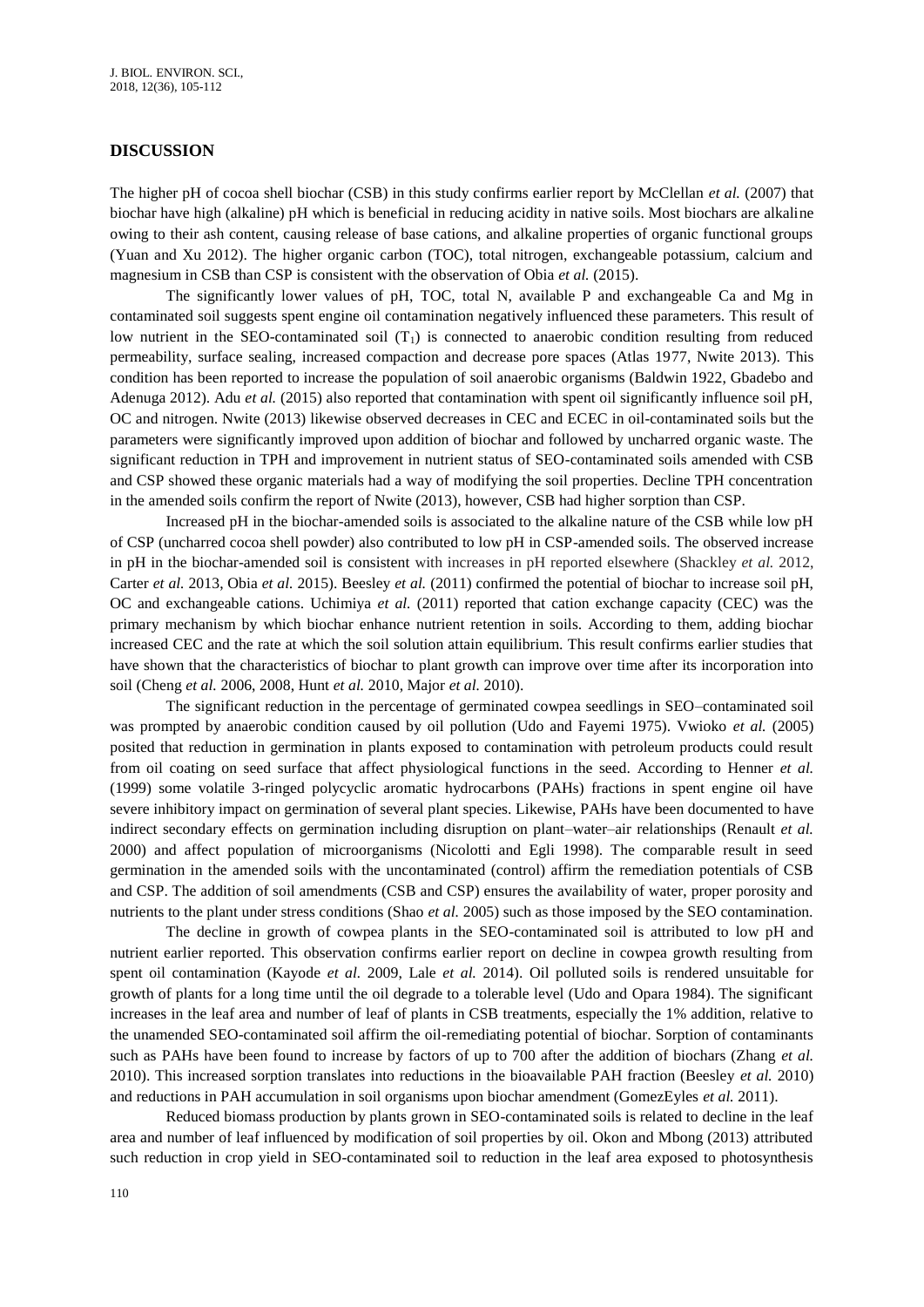affected by reduction in soil nutrients including nitrogen (Agbogidi *et al.* 2007) and phosphorus (Dimitrow and Markow 2000). Leaf area growth determines light interception and is an important parameter in determining plant productivity (Koester *et al.* 2014).

Convincingly, SEO contamination altered nutrient composition of the soil and retarded growth of cowpea. However, application of cocoa shell biochar (up to 1%) improved soil condition and growth of the crop whereas increased addition of uncharred cocoa shell powder decreased soil pH (increased acidity) and reduced cowpea growth. It is recommended that cocoa shell waste be converted to biochar prior to use as soil amendment will help to condition the soil against contaminants while eliminating the toxicity imposed by raw cocoa shells. There is the need to educate automobile and generator mechanics to avert the menace posed by indiscriminate disposal of spent engine oils.

#### **REFERENCES**

- Adu AA, Aderinola OJ, and Kusemiju, V (2015). Comparative effects of spent engine oil and unused engine oil on the growth and yield of *Vigna unguiculata* (cowpea). Int. J. Sci. Techno. 4(3): 105-118.
- Agbogidi OM, Eruotor PG, Akparobi SO and Nnaji GU (2007). Evaluation of crude oil contaminated soil on the mineral nutrient elements of maize (*Zea mays* L.). J. Agron. 6(1): 188-193.
- Atlas RM (1977). Stimulated petroleum biodegradation. Crit. Rev. Microbiol., 5:371-386.
- Atuanya EI (1987). Effects of waste engine oil pollution on physical and chemical properties of soil. A case study of Delta soil in Bendel State. Nig. J. Appl. Sci. 5:156-176.
- Baldwin IL (1922). Modification of the soil flora induced by applications of crude petroleum. Soil Sci. 14: 465-475.
- Beesley L, Moreno-Jiménez E, and Gomez-Eyles JL (2010). Effects of biochar and greenwaste compost amendments on mobility, bioavailability and toxicity of inorganic and organic contaminants in a multi-element polluted soil. Environ. Pollut*.* 158: 2282– 2287
- Beesley L, Moreno-Jiménez E, Gomez-Eyles JL, Harris E, Robinson B, and Sizmur T (2011). A review of biochars' potential role in the remediation, revegetation and restoration of contaminated soils. Environ. Pollut. 159: 3269-3282.
- Brändli RC, Hartnik T, Henriksen T, and Cornelissen G (2008). Sorption of native polyaromatic hydrocarbons (PAH) to black carbon and amended activated carbon in soil. Chemosphere 73: 1805-1810.
- Bremner JM (1996). Nitrogen total. In: Methods of Soil Analysis, Part 3, Chemical Methods (Eds. D.L. Sparks.), Soil Science Society of America: Madison, Wisconsin pp. 1085-1121.
- Cheng C-H, Lehmann J, and Engelhard, M (2008). Natural oxidation of black carbon in soils: changes in molecular form and surface charge along a climosequence. Geochimica et Cosmochimica Acta 72:1598–1610.
- Cheng C-H, Lehmann J, Thies JE, Burton SD, and Engelhard MH (2006). Oxidation of black carbon by biotic and abiotic processes. Organic Geochemistry 37: 1477–1488.
- Cho YM, Ghosh U, Kennedy AJ, Grossman A, Ray G, Tomaszewski JE, Smithenry DW, Bridges TS, and Luthy RG (2009). Field application of activated carbon amendment for in-situ stabilization of polychlorinated biphenyls in marine sediment. Environ. Sci. Technol. 43: 3815-3823.
- Dimitrow DN, and Markow E (2000). Behaviour of available forms of NPK in soils polluted by oil products. *Poczwoznanie Agrochimija Ekologia* 35(3): 3-8.
- Gbadebo AM, and Adenuga MD (2012). Effect of crude oil on the emergence and growth of cowpea in two contrasting soil types from Abeokuta, southwestern Nigeria. Asian J. Appl. Sci doi:10:3923/ajaps.2012
- Gomez-Eyles JL, Sizmur T, Collins CD, and Hodson ME (2011). Effects of biochar and the earthworm *Eisenia fetida* on the bioavailability of polycyclic aromatic hydrocarbons and potentially toxic elements. Environ. Pollut*.* 159: 616–622.
- Henner P, Schiavon M, Druelle V, and Lichtfouse E (1999). Phytotoxicity of ancient gaswork soils. Effects of polycyclic aromatic hydrocarbons (PAHs) on plant germination. Org. Geochem. 30: 963-966.
- Hunt J, DuPonte M, Sato D, and Kawabata A (2010). The basics of biochar: a natural soil amendment. In: Soil and Crop Management SCM-30, College of Tropical Agriculture and Human Resources (CTAHR), University of Hawaii, Manoa, pp. 1-6.
- Kayode J, Olowoyo O, and Oyedeji A (2009). The effects of used engine oil pollution on the growth and early seedling performance of *Vigna uniguiculata* and *Zea mays*. Res. J. Soil Biol. 1: 15-19.
- Koester RP, Skoneczka JA, Cary TR, Diers BW, and Ainsworth EA (2014). Historical gains in soybean (Glycine max Merr.) seed yield are driven by linear increases in light interception, energy conversion, and partitioning efficiencies. J. Exp. Bot. 65: 3311–3321.
- Lale OO, Ezekwe C, and Lale NES (2014). Effect of spent lubricating oil pollution on some chemical parameters and the growth of cowpeas (*Vigna unguiculata* Walpers). Resources and Environment 4(3): 173-179.
- Major J, Rondon M, Molina D, Riha SJ, and Lehmann J (2010). Maize yield and nutrition after 4 years of doing biochar application to a Colombian savanna oxisol. Plant and Soil 333: 117–128.
- McClellan T, Deenik J, Uehara G, and Antal M (2007). Effects of flashed carbonized macadamia nutshell charcoal on plant growth and soil chemical properties. ASA-CSSA-SSA International Annual Meetings, New Orleans, Louisiana, November 6, 2007. Available at http://ac-s.confex.com/crops/2007am/techprogram/P35834.htm